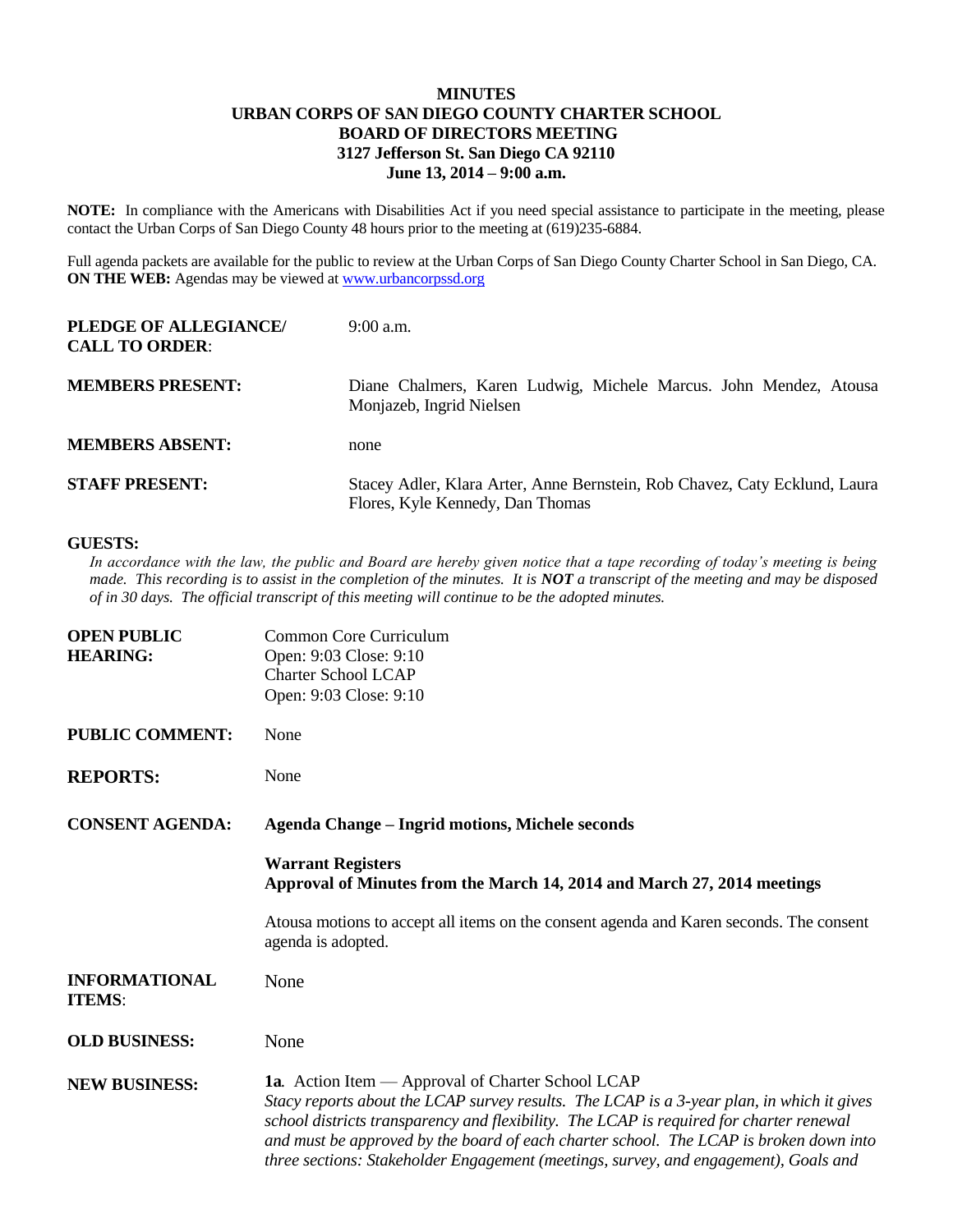*Progress Indicators (What is going to happen in the next 3 years?), and Actions, Services and Expenditures (What services were provided? Cost? Outcomes?). Michele motions to approve the Charter School LCAP and Atousa seconds. The Charter School LCAP is approved.* 

**1.** Action Item — Approval of EPA Funds

*Caty explains the EPA (Education Protection Account) funds. How are we going to spend money and past budget? What will we spend in 2014-15? And what did we spend in 2013- 14? The school must explain goals and outcomes. Ingrid motions to approve the EPA funds and Michele seconds. The EPA funds are approved.*

**2.** Action Item — Approval of Budget for School Year 2014-15 *Caty explains that the budget for the 2014-15school year is based on current revenue and expenditures, and the ADA of 170. The budget can be adjusted in February, if ADA increases. Karen motions to approve the Budget for School Year 2014-15 and Michele seconds. The Budget for School Year 2014-15 is approved.*

**3.** Action Item — Approval of revised UCO & UCCS Management MOU *All board members and staff present review the UCO & UCCS MOU. There is a change in Section 7D, which includes the shared building services, personnel, and student transportation costs. UCCS will share the expenses on a monthly basis. The MOU is amended. John motions to approve the UCO & UCCS Management MOU as amended and Atousa seconds. The amended UCO & UCCS Management MOU is approved.*

**4.** Action Item — Approval of MOU for lease agreement with Urban Corps 2014-15 *Dan explains the MOU for lease agreement. The board members and staff review the lease agreement. Atousa motions to approve the MOU for lease agreement with Urban Corps 2014-15 and Karen seconds. The MOU for lease agreement with Urban Corps is approved.*

**5.** Action Item — Approval of Board meetings dates – Friday, September 19, 2014; Friday, December 12, 2014; Friday, March 13, 2015; Friday, June 12, 2015 *Ingrid motions to approve the 2014-15 School Board meetings dates and Atousa seconds. The 2014-15 Board meetings dates are approved.*

**6.** Action Item — Approval of School Calendar *Dan reviews the important dates on the school calendar. Atousa motions to approve the 2014-15 school calendar and Karen seconds. The UCCS 2014-15 calendar is approved.*

| <b>PRINCIPAL'S</b> | The Dean of Education, Dan Thomas discusses Urban Corps largest graduating class in        |
|--------------------|--------------------------------------------------------------------------------------------|
| <b>REPORT:</b>     | which the graduation will be held June $27th$ . Dan explains our new partnership with the  |
|                    | CCC as the education provider and explains the schools plan of action. Along with many     |
|                    | of the campus improvements, Urban Corps recently purchased lockers for the                 |
|                    | corpsmembers alongside the staff parking lot fence after receiving a corpsmember petition. |
|                    |                                                                                            |
|                    |                                                                                            |

## **SUPERINTENDENT'S REPORT:** Stacey explains the additional money schools can receive through Common Core. She also explains the bill that was passed requiring school districts to cap reserves, anything above the reserve must be presented to the public.